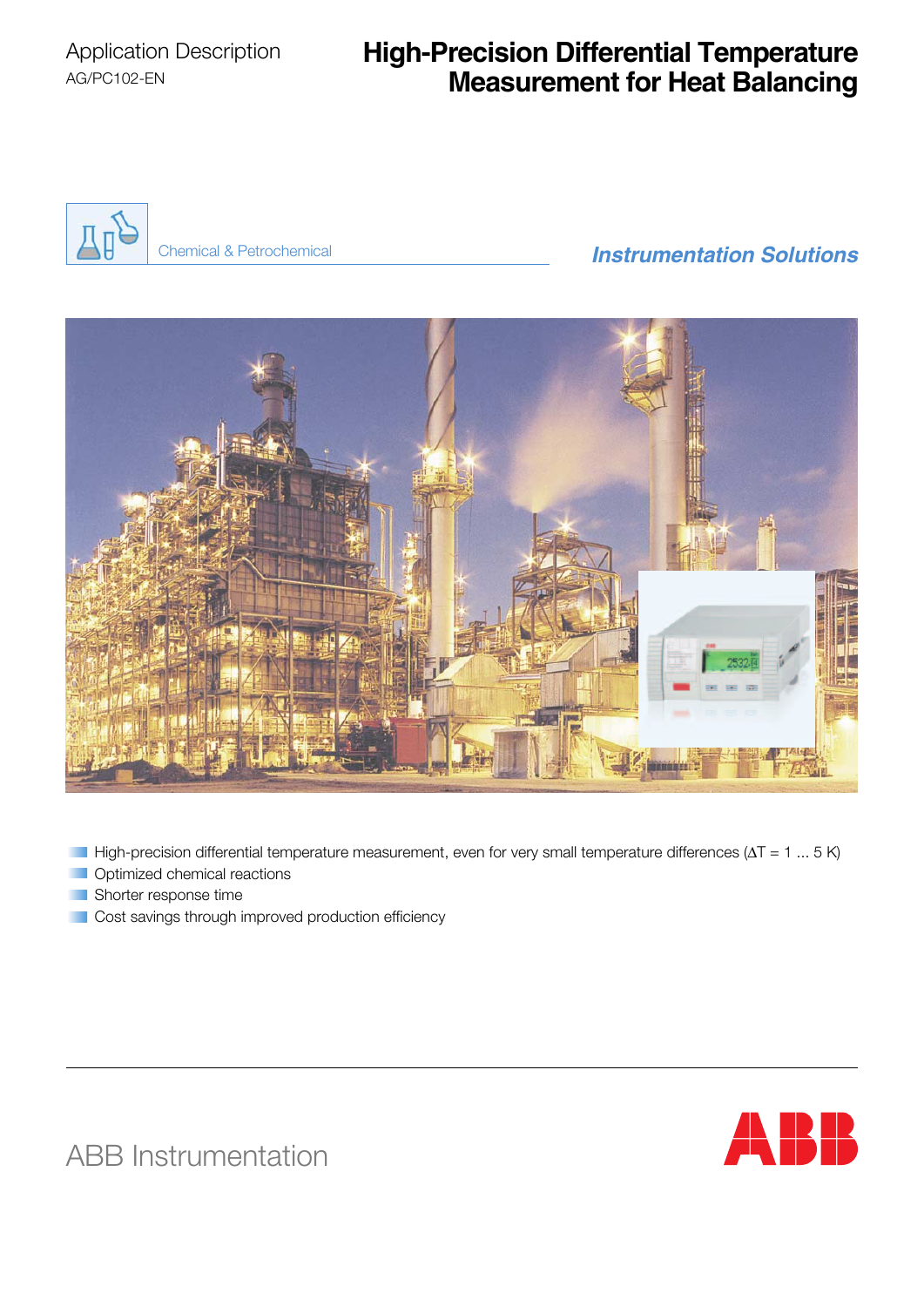### **1 The Problem**

Highly precise measurement of the temperature difference is an essential prerequisite wherever heat balancing is required for further process optimization.

In the chemical industry, for example, heat balancing on the reactor may reduce the response time and, thus, improve the production efficiency.

### **2 The Solution**

The manufacturer chooses for his measurement setup a couple of high-precision 4-wire Pt100 temperature sensors. The deviation of these two sensors from each other must not be greater than 20 mK. The sensors are measured and calibrated in an available DKD calibration lab.

Environmentally ruggedized "heavy duty temperature sensors" are predominantly used for this purpose as they are perfectly suited for especially harsh operating conditions. They also excel by an extremely short response time (2.5 s to 3.5 s) and their possible usage in hazardous areas. Additionally, they comply with NAMUR recommendations NE21/23 and 24.



Fig. 2-1: Calibration setup of the measuring system

The entire system made up of the paired temperature sensors and a SensyCal FCU400-P flow computer unit is then commonly calibrated in the DKD calibration lab, and the overall measurement uncertainty (< 100 mK) is determined. Finally, a calibration certificate is issued.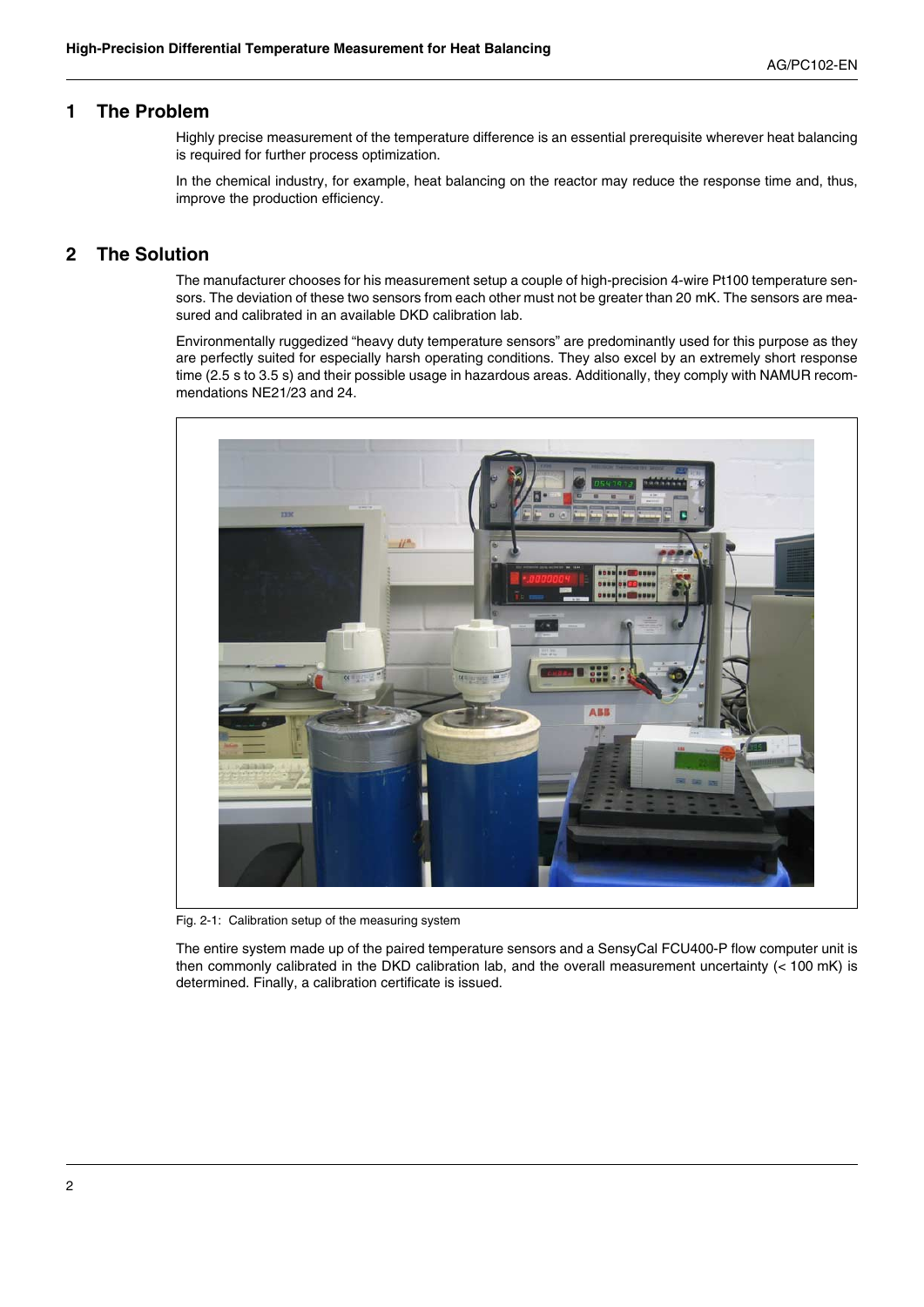### **3 Device Models**

At the customer site either a field-mounting SensyCal FCU400-P flow computer unit is mounted on Z rails in a switch cabinet or a panel-mounting model is integrated in the cabinet door.



Fig. 3-1: FCU400-P flow computer unit as a field-mounting device placed on Z rails in a switch cabinet (right-hand side) or as a panel-mounting device integrated in the switch cabinet front door (left-hand side)

### **4 Function Diagram**



Fig. 4-1: Function diagram of differential temperature measurement

- 
- 1 Flow line 2 Return line
- 3 Chemical reactor

3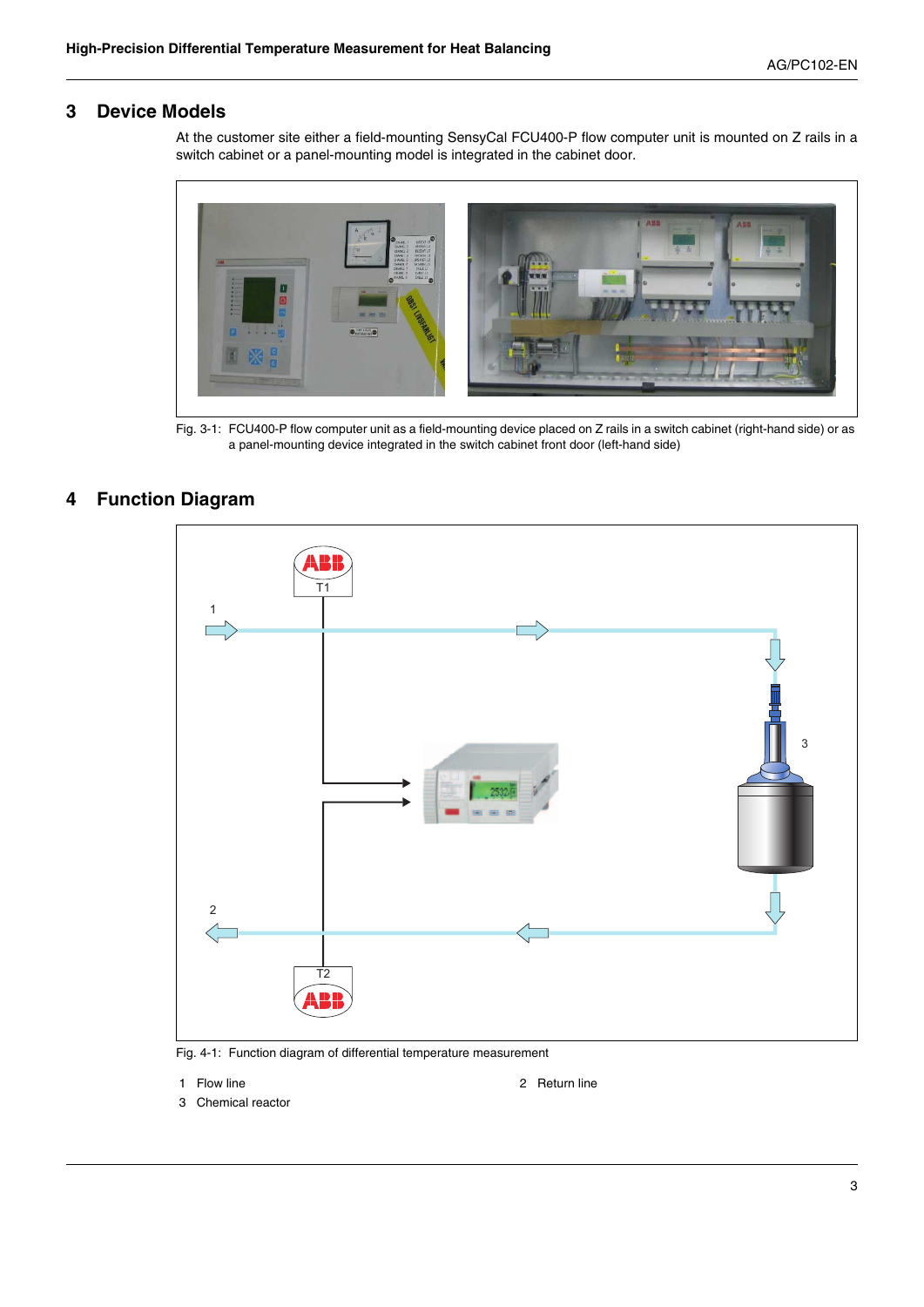## **5 Application Examples**



Fig. 5-1: Powder production



Fig. 5-2: Granulate production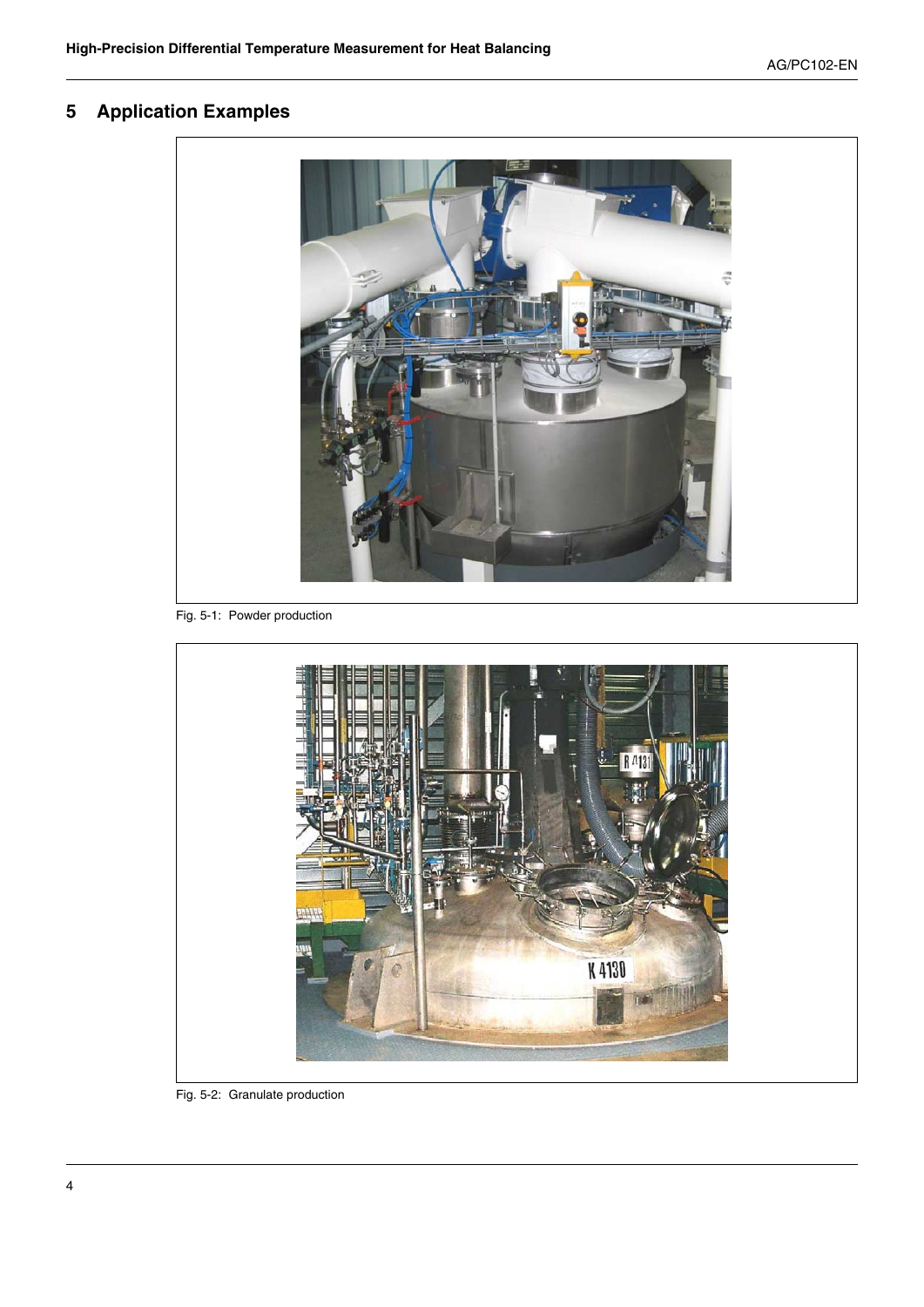

Fig. 5-3: Charge mixture

### **6 Customer Benefit**

Heat balancing using high-precision differential temperature measurement optimizes the plant and, thus, increases the production efficiency. Significant savings can be achieved.

The use of MODBUS communication via RS485 also allows for online monitoring from the control room.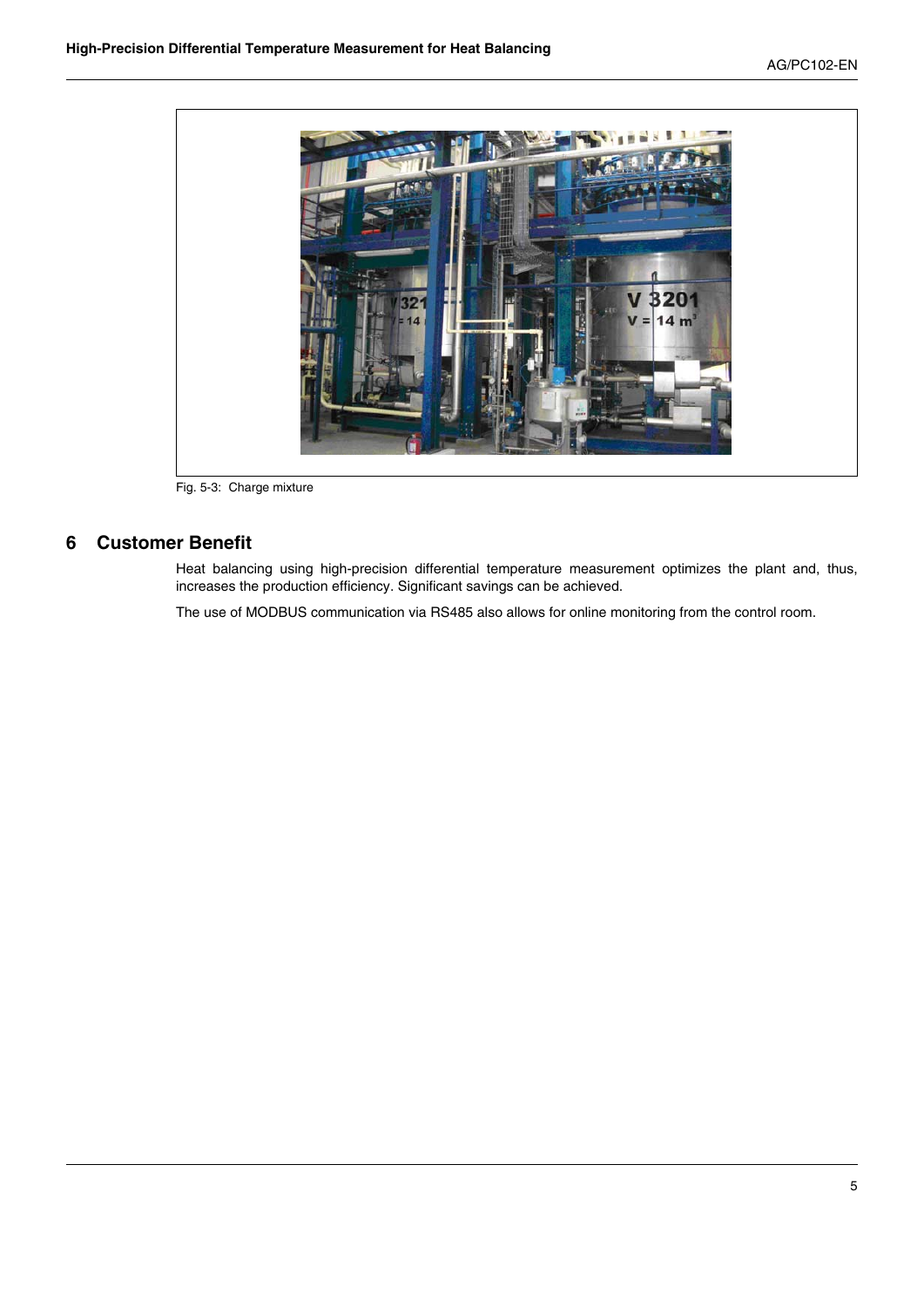## **7 Features of the Components Utilized**

| <b>Instrumentation</b>       |                                                                                                                                                                                                                                                                                                                                                                                                                                                                                          |
|------------------------------|------------------------------------------------------------------------------------------------------------------------------------------------------------------------------------------------------------------------------------------------------------------------------------------------------------------------------------------------------------------------------------------------------------------------------------------------------------------------------------------|
| Ass<br>$=$<br>$\mathbb{R}^2$ | SensyCal FCU400-P flow computer unit<br>• Panel-mounting or field-mounting on Z rails<br>• Analog outputs for differential temperature and<br>individual temperatures<br>• Local indication of all parameters on the built-in display<br>• MODBUS communication via RS485 for online-monitoring                                                                                                                                                                                          |
|                              | Temperature sensor, e.g. SensyTemp TSP300<br>• Pt100, 4-wire, Class A to EN 60751<br>• Measuring range 0  100 °C<br>• Thermowell diameter 12 mm, tip diameter 5.5 mm<br>• Temperature-sensitive length 15 mm<br>• Insertion length 225 mm (variably adaptable)<br>• Process flange DN 25, PN 40, type C<br>• Use in liquids, under rough ambient conditions<br>• Exchangeable measuring inset<br>• Explosion-proof version with flame-proof enclosure<br>• Extremely short response time |